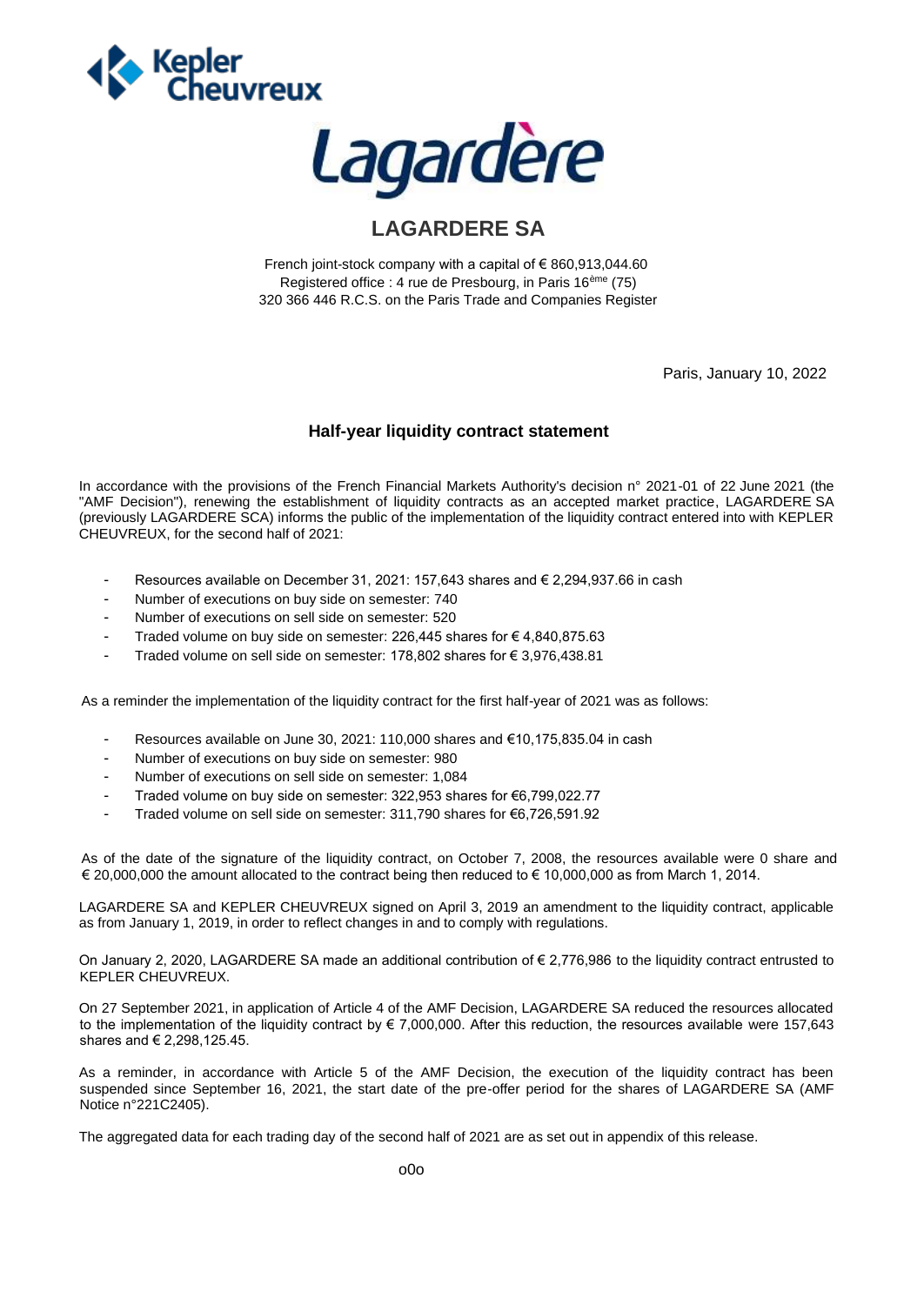| <b>Sell Side</b>               |                            |                                |  |  |  |  |  |
|--------------------------------|----------------------------|--------------------------------|--|--|--|--|--|
| <b>Number of</b><br>executions | <b>Number of</b><br>shares | <b>Traded volume</b><br>in EUR |  |  |  |  |  |
| 520                            | 178,802                    | 3,976,438.81                   |  |  |  |  |  |
|                                |                            |                                |  |  |  |  |  |
|                                |                            |                                |  |  |  |  |  |
| 3                              | 1,000                      | 21,500.00                      |  |  |  |  |  |
|                                |                            |                                |  |  |  |  |  |
| 4                              | 3,000                      | 61,710.00                      |  |  |  |  |  |
| 5                              | 1,000                      | 20,760.00                      |  |  |  |  |  |
| 3                              | 1,097                      | 22,817.60                      |  |  |  |  |  |
| 14                             | 3,000                      | 62,580.00                      |  |  |  |  |  |
| 6                              | 2,000                      | 41,920.00                      |  |  |  |  |  |
|                                |                            |                                |  |  |  |  |  |
| 4                              | 1,005                      | 20,662.80                      |  |  |  |  |  |
| 13                             | 2,500                      | 52,300.00                      |  |  |  |  |  |
| 33                             | 10,503                     | 222,558.57                     |  |  |  |  |  |
| 9                              | 3,000                      | 63,810.00                      |  |  |  |  |  |
| 16                             | 3,237                      | 67,135.38                      |  |  |  |  |  |
| 29                             | 16,000                     | 354,560.00                     |  |  |  |  |  |
| 26                             | 9,000                      | 208,980.00                     |  |  |  |  |  |
| 27                             | 7,500                      | 174,825.00                     |  |  |  |  |  |
| 36                             | 17,500                     | 408,975.00                     |  |  |  |  |  |
| 9                              | 3,000                      | 71,310.00                      |  |  |  |  |  |
| 1                              | 500                        | 11,560.00                      |  |  |  |  |  |
| 21                             | 8,500                      | 200,940.00                     |  |  |  |  |  |
| 13                             | 6,000                      | 142,560.00                     |  |  |  |  |  |
| 4                              | 1,000                      | 23,440.00                      |  |  |  |  |  |
|                                |                            |                                |  |  |  |  |  |
| 9                              | 2,000                      | 46,300.00                      |  |  |  |  |  |
| 4                              | 1,000                      | 23,100.00                      |  |  |  |  |  |
| 1                              | 1,000                      | 23,200.00                      |  |  |  |  |  |
|                                |                            |                                |  |  |  |  |  |
| 2                              | 1,000                      | 22,600.00                      |  |  |  |  |  |
| 7                              | 2,000                      | 45,400.00                      |  |  |  |  |  |
| 17                             | 3,000                      | 68,100.00                      |  |  |  |  |  |
|                                |                            |                                |  |  |  |  |  |
| 8                              | 4,000                      | 87,400.00                      |  |  |  |  |  |
| 38                             | 9,000                      | 201,960.00                     |  |  |  |  |  |
| 9                              | 3,342                      | 76,932.84                      |  |  |  |  |  |
| 8                              | 3,658                      | 85,450.88                      |  |  |  |  |  |
| 5                              | 2,000                      | 47,100.00                      |  |  |  |  |  |
| 7                              | 2,030                      | 47,197.50                      |  |  |  |  |  |
| 14                             | 5,470                      | 129,256.10                     |  |  |  |  |  |
|                                |                            |                                |  |  |  |  |  |
| 2                              | 1,352                      | 31,461.04                      |  |  |  |  |  |
|                                |                            |                                |  |  |  |  |  |
| 13                             | 4,000                      | 88,800.00                      |  |  |  |  |  |
|                                |                            |                                |  |  |  |  |  |
| 32                             | 10,000                     | 215,900.00                     |  |  |  |  |  |
| 2                              | 1,607                      | 34,614.78                      |  |  |  |  |  |
| 17                             | 5,000                      | 105,200.00                     |  |  |  |  |  |
| 12                             | 3,849                      | 80,829.00                      |  |  |  |  |  |
| 7                              | 1,152                      | 23,512.32                      |  |  |  |  |  |
| 3                              | 2,000                      | 40,220.00                      |  |  |  |  |  |

|              | <b>Buy Side</b>                |                            |                                |  |  |  |  |  |
|--------------|--------------------------------|----------------------------|--------------------------------|--|--|--|--|--|
|              | <b>Number of</b><br>executions | <b>Number of</b><br>shares | <b>Traded volume</b><br>in EUR |  |  |  |  |  |
| <b>Total</b> | 740                            | 226,445                    | 4,840,875.63                   |  |  |  |  |  |
| 05/07/2021   | 29                             | 12,000                     | 262,440.00                     |  |  |  |  |  |
| 06/07/2021   | 11                             | 4,095                      | 87,428.25                      |  |  |  |  |  |
| 07/07/2021   | 5                              | 1,000                      | 21,240.00                      |  |  |  |  |  |
| 08/07/2021   | 48                             | 19,000                     | 391,590.00                     |  |  |  |  |  |
| 09/07/2021   | 7                              | 2,000                      | 40,680.00                      |  |  |  |  |  |
| 13/07/2021   | 1                              | 2                          | 40.88                          |  |  |  |  |  |
| 14/07/2021   | 1                              | 1,000                      | 20,580.00                      |  |  |  |  |  |
| 15/07/2021   | 11                             | 1,250                      | 25,800.00                      |  |  |  |  |  |
| 16/07/2021   |                                |                            |                                |  |  |  |  |  |
| 19/07/2021   | 37                             | 6,750                      | 138,105.00                     |  |  |  |  |  |
| 20/07/2021   | 1                              | 5                          | 101.50                         |  |  |  |  |  |
| 21/07/2021   |                                |                            |                                |  |  |  |  |  |
| 22/07/2021   | 3                              | 3                          | 62.40                          |  |  |  |  |  |
| 23/07/2021   |                                |                            |                                |  |  |  |  |  |
| 26/07/2021   | 30                             | 5,237                      | 107,567.98                     |  |  |  |  |  |
| 27/07/2021   |                                |                            |                                |  |  |  |  |  |
|              |                                |                            |                                |  |  |  |  |  |
| 28/07/2021   |                                |                            |                                |  |  |  |  |  |
| 29/07/2021   | 3                              | 3,500                      | 80,430.00                      |  |  |  |  |  |
| 30/07/2021   | 2                              | 500                        | 11,420.00                      |  |  |  |  |  |
| 02/08/2021   |                                |                            |                                |  |  |  |  |  |
| 03/08/2021   | 4                              | 2,000                      | 45,900.00                      |  |  |  |  |  |
| 04/08/2021   |                                |                            |                                |  |  |  |  |  |
| 05/08/2021   | 3                              | 1,000                      | 23,360.00                      |  |  |  |  |  |
| 06/08/2021   | 4                              | 2,000                      | 46,660.00                      |  |  |  |  |  |
| 09/08/2021   | 5                              | 3,500                      | 80,535.00                      |  |  |  |  |  |
| 10/08/2021   | 5                              | 1,000                      | 22,900.00                      |  |  |  |  |  |
| 11/08/2021   | 7                              | 2,000                      | 45,900.00                      |  |  |  |  |  |
| 12/08/2021   | 6                              | 2,000                      | 45,900.00                      |  |  |  |  |  |
| 13/08/2021   | 6                              | 1,000                      | 22,800.00                      |  |  |  |  |  |
| 16/08/2021   | 7                              | 4,000                      | 90,200.00                      |  |  |  |  |  |
| 17/08/2021   | 2                              | 1,000                      | 22,480.00                      |  |  |  |  |  |
| 18/08/2021   | 8                              | 2,081                      | 46,697.64                      |  |  |  |  |  |
| 19/08/2021   | 18                             | 6,919                      | 154, 155.32                    |  |  |  |  |  |
| 20/08/2021   | 34                             | 7,161                      | 154,247.94                     |  |  |  |  |  |
| 23/08/2021   |                                |                            |                                |  |  |  |  |  |
| 24/08/2021   |                                |                            |                                |  |  |  |  |  |
| 25/08/2021   |                                |                            |                                |  |  |  |  |  |
| 26/08/2021   | 11                             | 4,000                      | 92,800.00                      |  |  |  |  |  |
| 27/08/2021   | 12                             | 2,000                      | 45,900.00                      |  |  |  |  |  |
| 30/08/2021   |                                |                            |                                |  |  |  |  |  |
| 31/08/2021   | 39                             | 10,000                     | 234,300.00                     |  |  |  |  |  |
| 01/09/2021   | 52                             | 14,000                     | 317,100.00                     |  |  |  |  |  |
| 02/09/2021   | 12                             | 3,887                      | 83,376.15                      |  |  |  |  |  |
| 03/09/2021   | 19                             | 5,000                      | 109,900.00                     |  |  |  |  |  |
| 06/09/2021   | 41                             | 10,552                     | 229,822.56                     |  |  |  |  |  |
| 07/09/2021   | 28                             | 8,113                      | 173,537.07                     |  |  |  |  |  |
| 08/09/2021   | 37                             | 11,397                     | 243,895.80                     |  |  |  |  |  |
| 09/09/2021   | 27                             | 11,108                     | 232,046.12                     |  |  |  |  |  |
| 10/09/2021   | 46                             | 17,886                     | 367,915.02                     |  |  |  |  |  |
| 13/09/2021   | 33                             | 12,499                     | 252,229.82                     |  |  |  |  |  |
| 14/09/2021   | 11                             | 3,198                      | 63,608.22                      |  |  |  |  |  |
|              |                                |                            |                                |  |  |  |  |  |